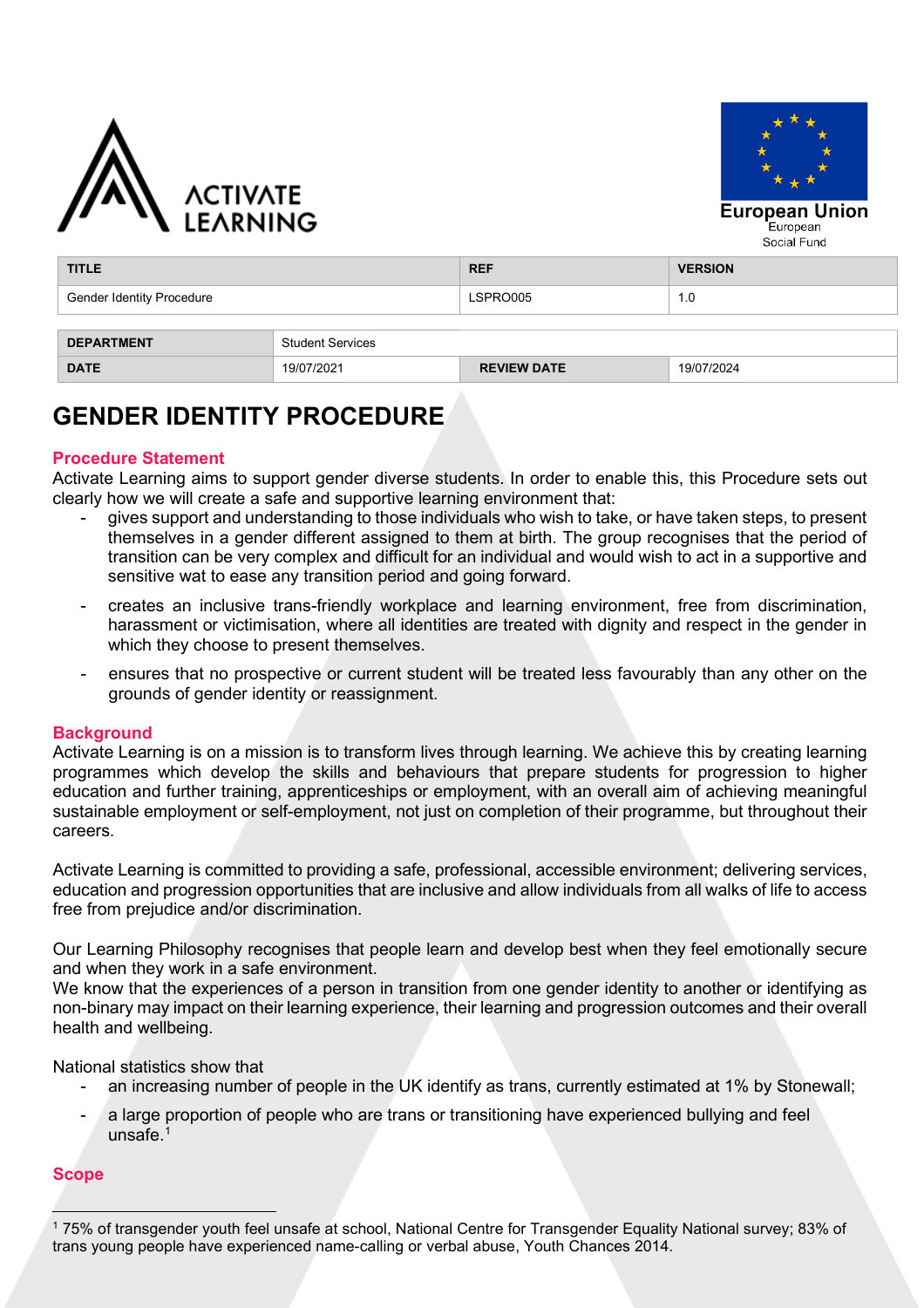This Procedure applies to students at Activate Learning colleges and learners with Activate Apprenticeships.

## **Definitions**

#### **Agender**

Having no gender in terms of presentation, identity, etc.

## **Acquired gender**

The new gender of a person who has socially transitioned and had their gender reassigned and/or legally recognised. It is possible for an individual to transition and receive legal recognition of their acquired gender without medical assistance.

#### **Bigender**

Identifying as both male and female, possibly moving between these.

#### **Binary gender identity**

The classification of sex and gender into two distinct, opposite and disconnected forms of masculine and feminine.

#### **Cisgender (Cis)**

An individual who identifies with the gender they were assigned at birth.

#### **Gender**

Gender consists of two related aspects: gender identity, which is a person's internal perception and experience of their gender (their sense of themselves as a woman, man or non-binary person) and gender role or expression (the way a person lives in society and interacts with others – how they express themselves in terms of voice, clothing, etc.).

#### **Gender fluid**

Denoting or relating to a person who does not identify themselves as having a fixed gender, rather experiencing oneself as different genders over time.

#### **Gender questioning**

Someone exploring their gender identity.

#### **Intersex**

Possessing any of several variations in sex characteristics including chromosomes, gonads, sex hormones or genitals that, according to the UN Office of the High Commissioner for Human Rights, "do not fit the typical definitions for male or female bodies".

#### **Non-binary gender identity**

Identifying as either having a gender which is in-between or beyond the two categories 'man' and 'woman, as fluctuating between 'man' and woman', or as having no gender, either permanently or some of the time.

#### **Queer**

Term used by those wanting to reject specific labels of romantic orientation, sexual orientation and/or gender identity. It can also be a way of rejecting the perceived norms of the LGBT community. Some LGBT people view the word as a slur, it was reclaimed in the late 80's by the queer community who have now embraced it.

#### **Sexual orientation**

Sexual orientation is different from gender identity, and the two are not related. Trans people, like any other people, can be heterosexual, lesbian, gay or bisexual.

#### **Trans**

An inclusive term for those who identify themselves as transgender, transsexual or transvestite. The term 'trans' can be used without offence but should only be used as an adjective, for example 'a trans student'.

#### **Transgender**

Transgender refers to individuals who have a gender identity or gender expression that differs from their assigned sex.

#### **Transitioning**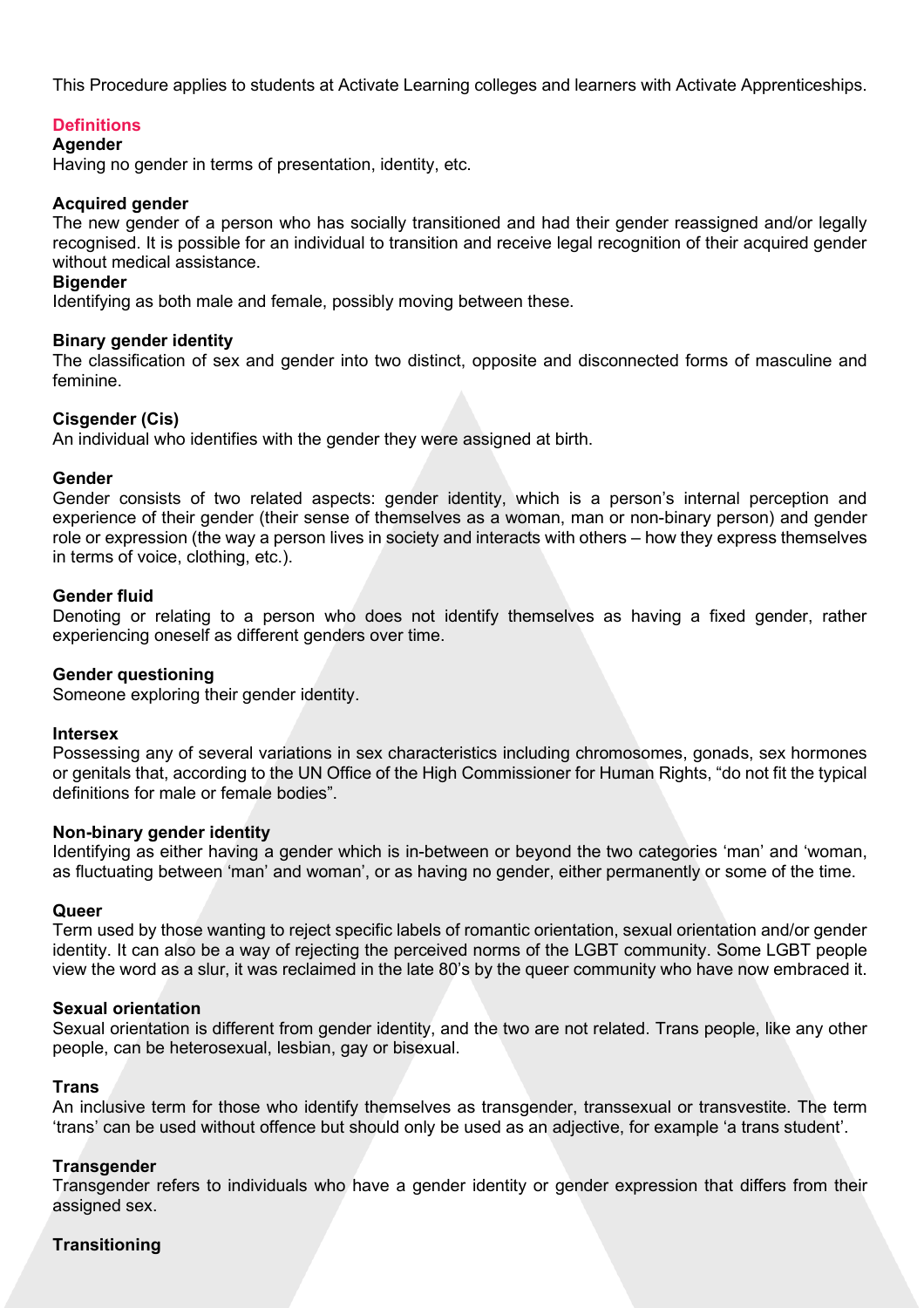Transitioning is the term used to describe someone changing from one gender to another, with or without medical intervention.

## **Transphobia**

Negative attitudes, emotions, behaviours and structures relating to people on the basis of their being trans in some way, or otherwise not conforming to conventional gender roles.

## **Transsexual**

This was used in the past as a more medical term (similarly to homosexual) to refer to someone whose gender is not the same as, or does not sit comfortably with, the sex they were assigned at birth. This term is still used by some although many people prefer the term trans or transgender.

### **Transvestite or cross-dresser**

The terms transvestite and cross-dresser refer to someone who dresses in the clothing typically worn by the opposite sex. Generally, people who are transvestites/cross-dressers do not wish to alter their body and do not necessarily experience gender dysphoria.

## **LGBT and LGBTQI+**

The acronym for lesbian, gay, bisexual and trans, if superseded with Q, I and +, it stands for Queer, Questioning, and Intersex, with the '+' representing and embracing other identities.

#### **Procedure statement**

#### **Students may:**

- Declare their gender identity to Activate Learning and have the right to request changes to their Activate Learning record at any time in terms of gender identification
- Access support services at college if they are thinking of taking, wish to take, or have taken steps to change the gender identity they were given at birth
- Elect to choose a "preferred name" through enrolment and study, though unless changed through deed poll, the birth name is recognised and used for official purposes.
- Be assured that our programmes of learning will educate and promote equality around gender identity and that any unfair, disrespectful or discriminatory behaviour will be dealt with by Activate Learning as part of the disciplinary process.

#### **In relation to gender identity Activate Learning will:**

- Recognise the right of every individual to choose whether to be open about their gender identity and history.
- Respect the dignity of all students and their self-identified gender status and ensure that this is embedded in our curricula.
- Challenge any report of discrimination, bullying, harassment, or victimisation relating to gender identity and such behaviour will be dealt with under the Behaviour and Disciplinary Policy.
- Process the student's request to update Activate Learning records, systems and documentation to accurately reflect their new gender identity, as appropriate.
- Maintain confidentiality in accordance with the relevant clause in the contracts of all Activate Learning staff.
- Store information provided by the student appropriately and in accordance with GDPR.
- Comply with the law in relation to the protected characteristics of gender reassignment that is in force in Great Britain and Northern Ireland (Appendix 3).
- Use the student's 'preferred name', through enrolment and study rather than their birth name.
- Use the appropriate pronoun associated with the student's gender identity.
- Allow appropriate time off work or study for ongoing appointments.

#### **Accessing support for students**

Any student wishing to transition or discuss their gender identity in confidence may do so with any member of the Student Services team. All conversations regarding this will be handled sensitively and respectfully.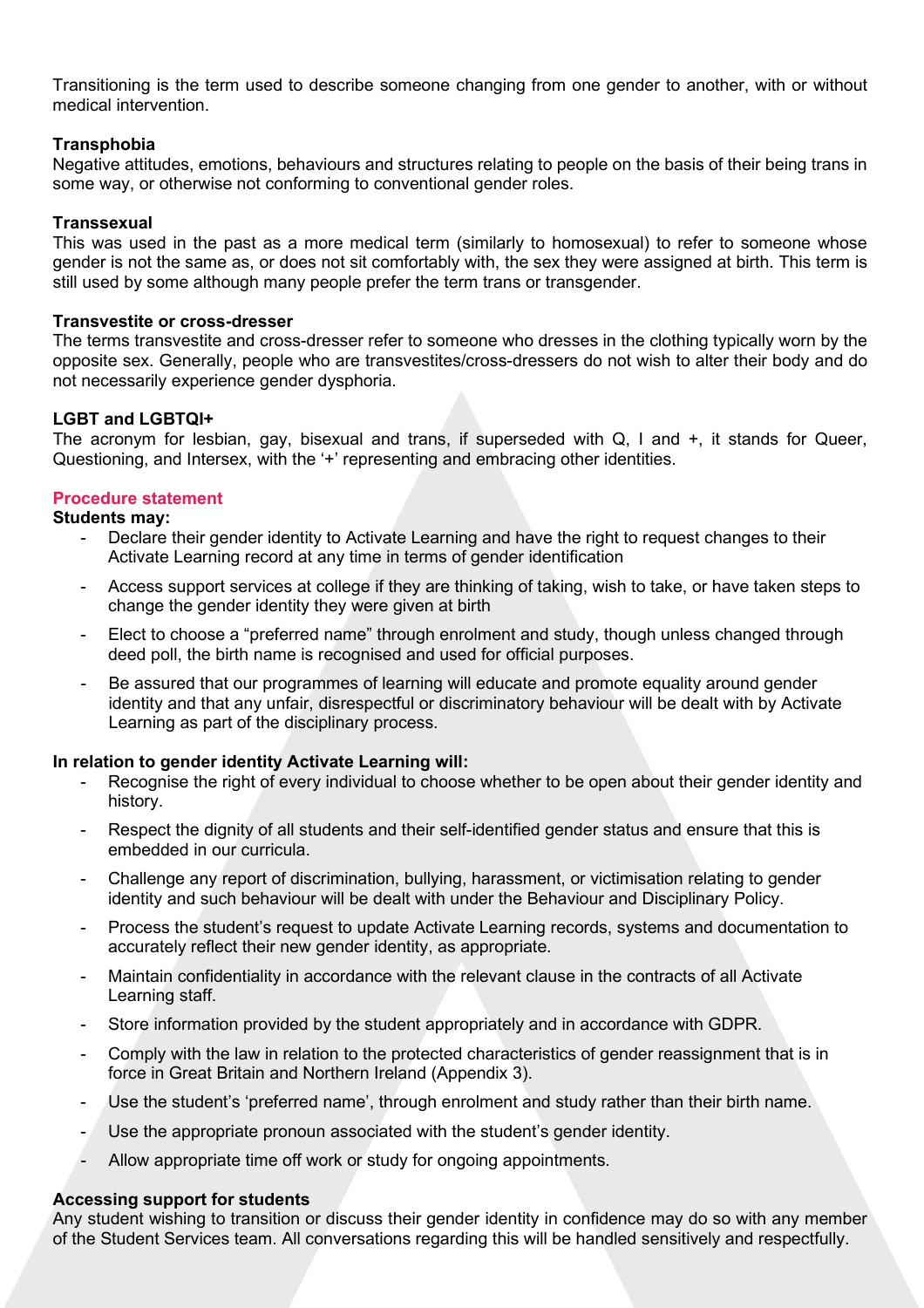Only in exceptional circumstances the support team may take the decision to break confidentiality, with or without the students' consent, if necessary, where, in their professional judgement for example, there is a risk of the client harming themselves or being harmed, there is a risk of another being harmed, or if there are safeguarding issues.

## **Changes to personal data**

Students need to notify Advice and Admissions if they would like to make a change to how their gender or name is recorded by Activate Learning by requesting a change of personal circumstances form. Any student wishing to make changes can be supported to do this by a member of the Student Services team.

## *Change of name*

All students are required to provide legal evidence of a change of name, for example a copy of a deed poll or marriage certificate to formally change their name. Students are able to request a preferred name which will appear on their ID card but not formal documents, such as exam certificates etc.

## *Change of title*

Students have the option to be addressed as follows Mr., Ms, Mrs., M., or Mx. And to be referred to as he, she, they, ze, or zir.

## *Change of gender*

No evidence is required in order for you to change your gender.

#### *Change of sex*

For a student's sex to be changed we require a copy of the student's Gender Recognition certificate.

## **References**

This Procedure should be read in conjunction with the following Activate Learning guidance:

- **[Equality and Diversity Policy](https://activatelearning.sharepoint.com/sites/Policies/Shared%20Documents/Equality%20and%20Diversity%20Policy.pdf)**
- [Information Security and Data Protection Policy](https://activatelearning.sharepoint.com/sites/Policies/Shared%20Documents/Information%20Security%20and%20Data%20Protection%20Policy.pdf)
- [Safeguarding Policy](https://activatelearning.sharepoint.com/sites/Policies/Shared%20Documents/Safeguarding%20Policy.pdf)
- **[Student Behaviour and Disciplinary Policy](https://activatelearning.sharepoint.com/sites/Policies/Shared%20Documents/Student%20Behaviour%20Disciplinary%20Policy.pdf?)**
- [Student Health and Wellbeing Policy](https://activatelearning.sharepoint.com/sites/Policies/Shared%20Documents/Student%20Health%20and%20Wellbeing%20Policy.pdf)

## **Appendices**

- Appendix 1 Change of personal circumstance form
- Appendix 2 External resources
- Appendix 3 Legal information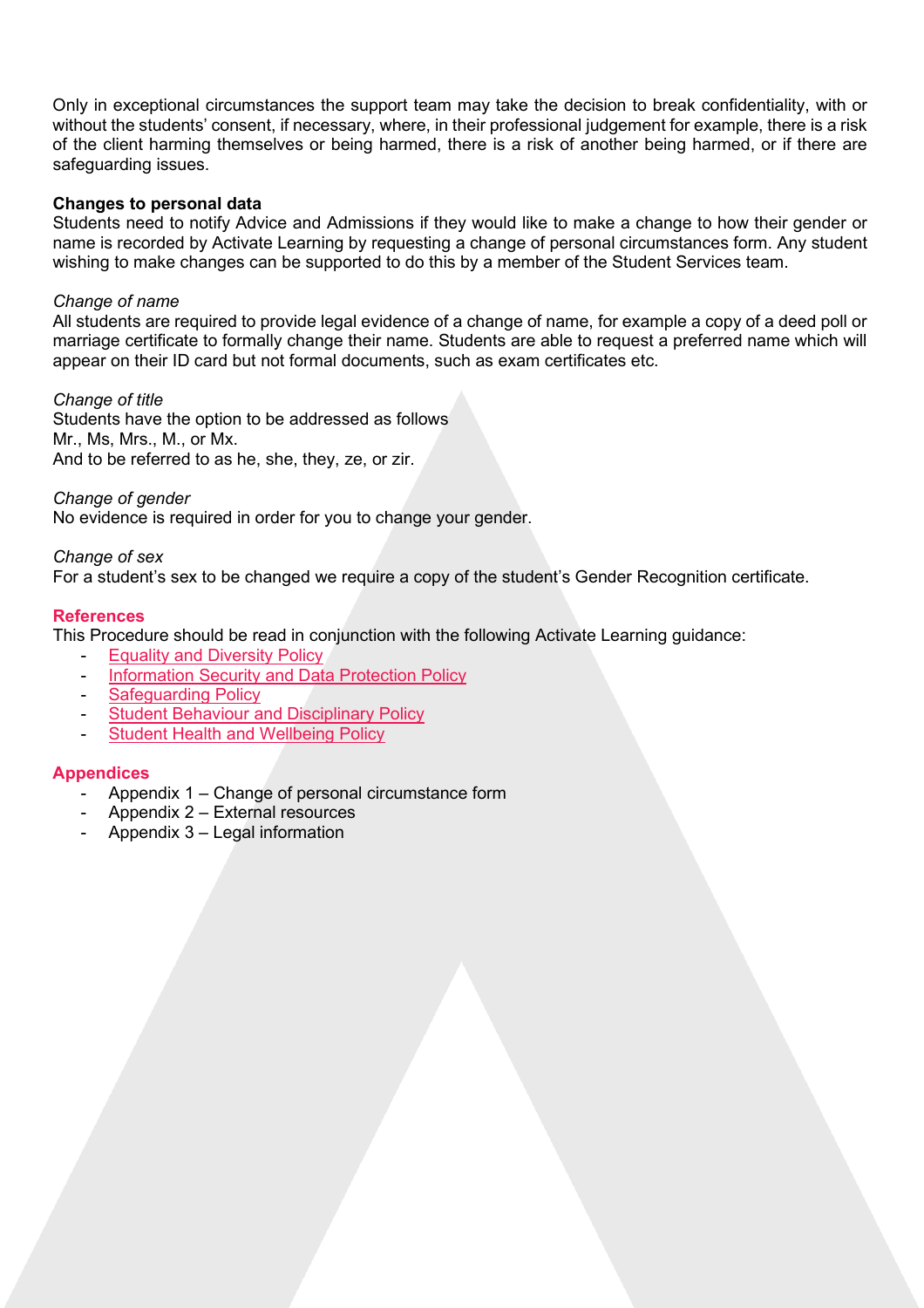## **Appendix 1 - Change of personal circumstances form**

Family name: Click or tap here to enter text. Click or tap here to enter text. Given (first) name: Click or tap here to enter text.

Learner I.D.: Click or tap here to enter text.

| Date of birth: Click or tap to enter a date |
|---------------------------------------------|
|---------------------------------------------|

## *Please indicate the information to be changed on the student database:*

|        | Family name                     | Given (first) name            |
|--------|---------------------------------|-------------------------------|
|        | Term-time address               | Home address                  |
| $\Box$ | Telephone number (home)         | Telephone number (mobile      |
|        | Personal email                  | Emergency contact information |
|        | Disability/ learning difficulty | Other                         |

Other (please state) Click or tap here to enter text.

**Give new details here:** Click or tap here to enter text.

☐ The student has now *declared* the following disability / learning difficulty information:

| <b>Disability</b>                                                                                                                                    |                                                            |                | <b>Learning Difficulty</b> |              |                                    |                 |  |  |
|------------------------------------------------------------------------------------------------------------------------------------------------------|------------------------------------------------------------|----------------|----------------------------|--------------|------------------------------------|-----------------|--|--|
| l 1                                                                                                                                                  | Visual impairment                                          | $\overline{4}$ |                            | □            | Moderate learning difficulty       | 10              |  |  |
| П                                                                                                                                                    | Hearing impairment                                         |                |                            | $\Box$       | Severe learning difficulty         | 11              |  |  |
| $\Box$                                                                                                                                               | Disability affecting mobility                              |                |                            | $\mathbf{L}$ | <b>Dyslexia</b>                    | 12 <sub>2</sub> |  |  |
| $\Box$                                                                                                                                               | Other physical disability                                  |                |                            | $\Box$       | Dyscalculia                        | 13              |  |  |
| П                                                                                                                                                    | Other medical condition e.g. epilepsy,<br>asthma, diabetes |                |                            | $\Box$       | Other specific learning difficulty | 94              |  |  |
| $\Box$                                                                                                                                               | Emotional / behavioural difficulties                       |                |                            | □            | Other learning difficulty          | 96              |  |  |
| $\Box$                                                                                                                                               | 9<br>Mental health difficulty                              |                |                            |              |                                    |                 |  |  |
| П                                                                                                                                                    | Temporary disability after illness or<br>accident          | 16             |                            |              |                                    |                 |  |  |
| □                                                                                                                                                    | Profound/complex disabilities                              |                |                            |              |                                    |                 |  |  |
| Autism spectrum disorder<br>$\Box$                                                                                                                   |                                                            | 14             |                            |              |                                    |                 |  |  |
| П                                                                                                                                                    | Aspergers syndrome                                         |                |                            |              |                                    |                 |  |  |
| П                                                                                                                                                    | Speech and communication needs                             |                |                            |              |                                    |                 |  |  |
| □                                                                                                                                                    | Other disability                                           | 97             |                            |              |                                    |                 |  |  |
| What does the learner consider to be their main difficulty? Click or tap here to enter text.<br>This learner has an EHCP? Yes $\Box$<br>No $\square$ |                                                            |                |                            |              |                                    |                 |  |  |

☐ The student has agreed that the following disability / learning difficulty information should be *removed* from their record: Click or tap here to enter text.

**\_\_\_\_\_\_\_\_\_\_\_\_\_\_\_\_\_\_\_\_\_\_\_\_\_\_\_\_\_\_\_\_\_\_\_\_\_\_\_\_\_\_\_\_\_\_\_\_\_\_\_\_\_\_\_\_\_\_\_\_\_\_\_\_\_\_\_\_\_\_\_\_\_\_\_\_\_\_\_\_\_\_**

Staff name: Click or tap here to enter text. Job title: Click or tap here to enter text. Date: Click or tap to enter a date.

**What to do next:** *Once this form is complete, send it to Admissions (either electronically or as a hard copy) and the team will update the learner's REMS' record. Updated on REMS by:* Click or tap here to enter text.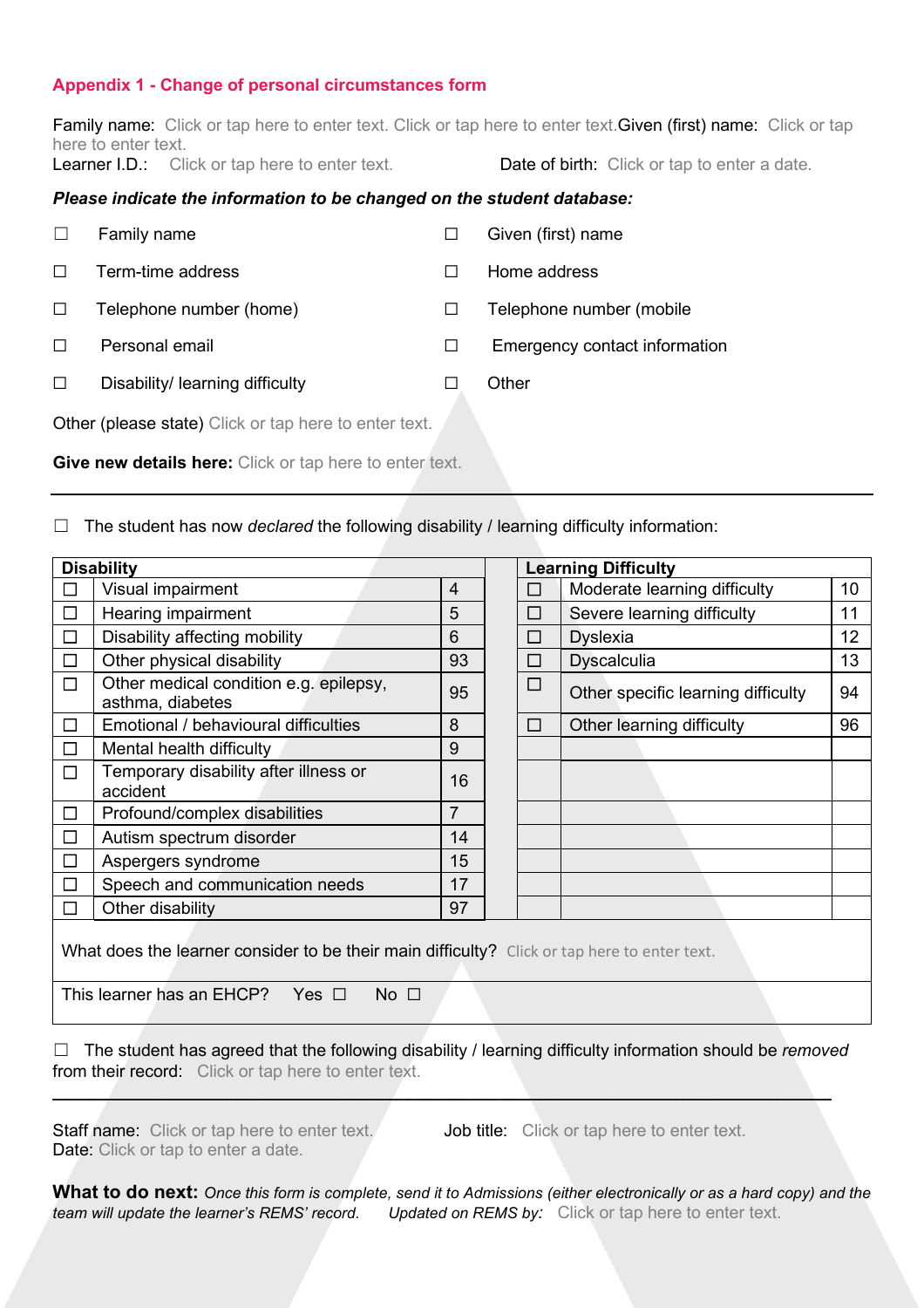# **Appendix 2 - External resources**

**Equality Challenge Unit** [www.ecu.ac.uk/](http://www.ecu.ac.uk/) Information about trans staff and students in further and higher education.

# **Gender Identity Research and Education Society (GIRES)**

[www.gires.org.uk/](http://www.gires.org.uk/) For research relevant to trans people. Includes information for employers about transition at work and provides advice and training to organisations.

# **Gendered Intelligence**

## [www.genderedintelligence.co.uk/](http://www.genderedintelligence.co.uk/)

A Community Interest Company delivering trans youth programmes, support for parents and carers, professional development and trans awareness training for all sectors and educational workshops for schools and other educational settings across the UK.

# **Government Equalities Office**

[www.gov.uk/government/policies/creating-a-fairer-and-more-equal-society](http://www.gov.uk/government/policies/creating-a-fairer-and-more-equal-society) For information about the UK Government's action plan to advance trans equality.

# **Gender Trust**

[www.gendertrust.org.uk/](http://www.gendertrust.org.uk/)

A charity that helps trans people and all those affected by gender identity issues.

# **Ministry of Justice**

[www.justice.gov.uk/tribunals/gender-recognition-panel](http://www.justice.gov.uk/tribunals/gender-recognition-panel) For information about the Gender Recognition Panel.

# **Press for Change**

## [www.pfc.org.uk/](http://www.pfc.org.uk/)

A lobbying and legal support organisation for trans people in the UK, it provides legal advice, training and research to trans people, their representatives, and public and private bodies.

## **Scottish Trans Alliance**

## [www.scottishtrans.org](http://www.scottishtrans.org/)

An Equality Network project to improve gender identity and gender reassignment equality, rights and inclusion in Scotland.

## **TranzWiki**

## [www.gires.org.uk/tranzwiki/](http://www.gires.org.uk/tranzwiki/)

A comprehensive directory of the groups campaigning for, supporting or assisting, transgender people and their families across the UK.

## **Stonewall**

<https://www.youngstonewall.org.uk/lgbtq-info/gender-identity>